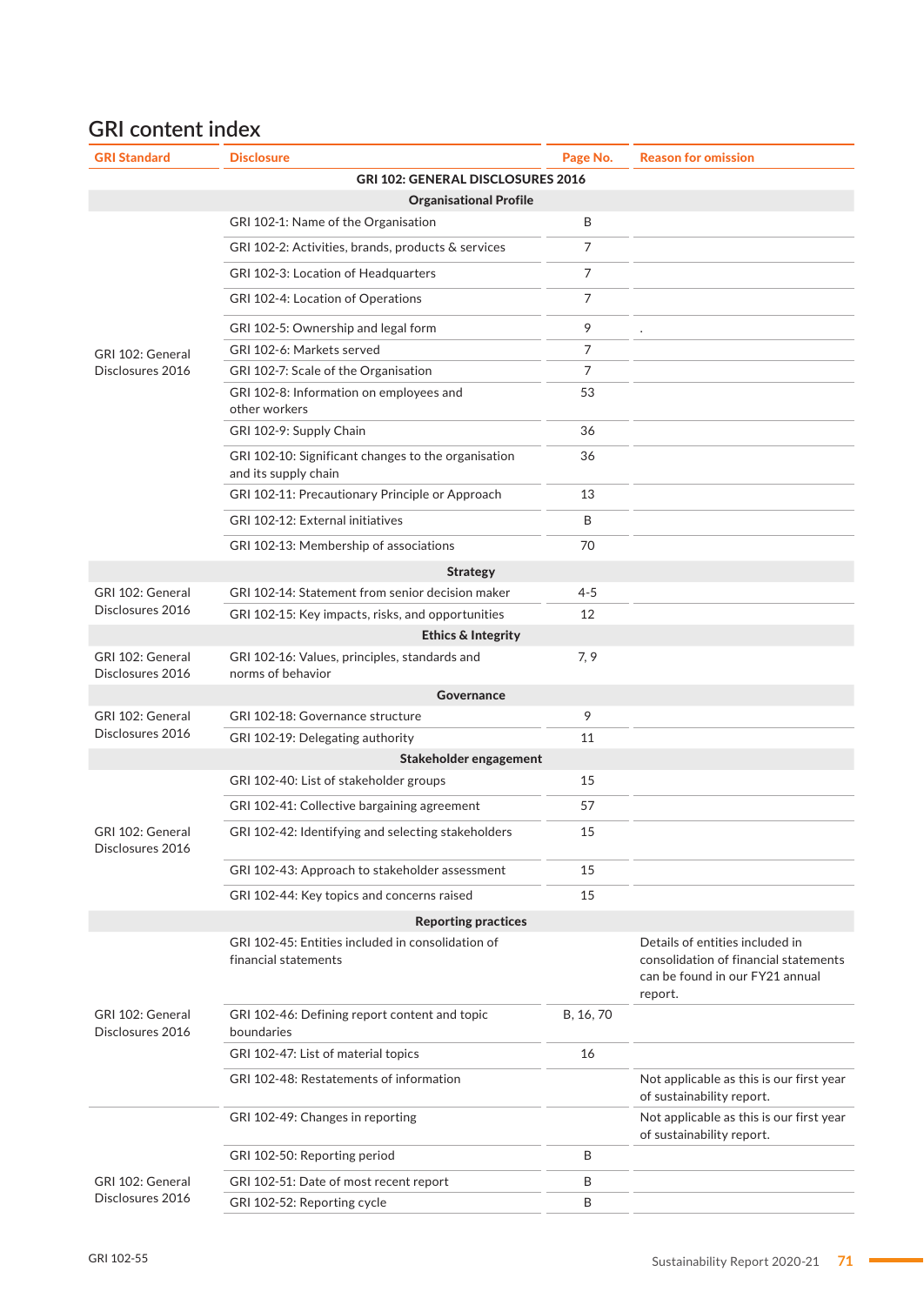| <b>GRI Standard</b>                            | <b>Disclosure</b>                                                                                           | Page No. | <b>Reason for omission</b> |
|------------------------------------------------|-------------------------------------------------------------------------------------------------------------|----------|----------------------------|
|                                                | GRI 102-53: Contact point for questions<br>regarding the report                                             | B        |                            |
|                                                | GRI 102-54: Claims of reporting in accordance with<br><b>GRI</b> standards                                  | Β        |                            |
|                                                | GRI 102-55: GRI content Index                                                                               | 71       |                            |
|                                                | GRI 102-56: External assurance                                                                              | 76       |                            |
|                                                | <b>CORPORATE GOVERNANCE</b>                                                                                 |          |                            |
|                                                | <b>Risk Management</b>                                                                                      |          |                            |
|                                                | GRI 103-1: Explanation of the material topic and<br>its boundary                                            | 12       |                            |
| GRI 103:<br>Management<br>Approach 2016        | GRI 103-2: The management approach and<br>its components                                                    | 12       |                            |
|                                                | GRI 103-3: Evaluation of the management approach                                                            | 12       |                            |
| GRI 102: General<br>Disclosures 2016           | GRI 102-15: Key impacts, risks, and opportunities                                                           | 12       |                            |
|                                                | <b>ESG compliance</b>                                                                                       |          |                            |
|                                                | GRI 103-1: Explanation of the material topic and<br>its boundary                                            | 9        |                            |
| GRI 103:<br>Management<br>Approach 2016        | GRI 103-2: The management approach and its<br>components                                                    | 9        |                            |
|                                                | GRI 103-3: Evaluation of the management approach                                                            | 9        |                            |
| GRI 307:<br>Environmental<br>Compliance 2016   | GRI 307-1: Non-compliance with environmental laws<br>and regulations                                        | 40       |                            |
| GRI 416: Customer<br>Health and Safety<br>2016 | GRI 416-2: Incidents of non-compliance concerning<br>the health and safety impacts of products and services | 30       |                            |
| GRI 417: Marketing<br>and Labeling 2016        | GRI 417-2: Incidents of non-compliance concerning<br>product and service information and labeling           | 30       |                            |
| GRI 419:<br>Socioeconomic<br>Compliance 2016   | GRI 419-1: Non-compliance with laws and regulations<br>in the social and economic area                      | 9        |                            |
|                                                | <b>INNOVATION AND TECHNOLOGY</b>                                                                            |          |                            |
|                                                | Non GRI: Investments in innovative technology                                                               |          |                            |
|                                                | GRI 103-1: Explanation of the material topic and its<br>boundary                                            | 32       |                            |
| GRI 103:<br>Management<br>Approach 2016        | GRI 103-2: The management approach and its<br>components                                                    | 32       |                            |
|                                                | GRI 103-3: Evaluation of the management approach                                                            | 32       |                            |
|                                                | Non GRI: Development of complex molecules                                                                   |          |                            |
| GRI 103:<br>Management<br>Approach 2016        | GRI 103-1: Explanation of the material topic and its<br>boundary                                            | 32       |                            |
|                                                | GRI 103-2: The management approach and its<br>components                                                    | 32       |                            |
|                                                | GRI 103-3: Evaluation of the management approach                                                            | 32       |                            |
|                                                | Non GRI: Data integrity and security                                                                        |          |                            |
| GRI 103:<br>Management<br>Approach 2016        | GRI 103-1: Explanation of the material topic and its<br>boundary                                            | 34       |                            |
|                                                | GRI 103-2: The management approach and its<br>components                                                    | 34       |                            |
|                                                | GRI 103-3: Evaluation of the management approach                                                            | 34       |                            |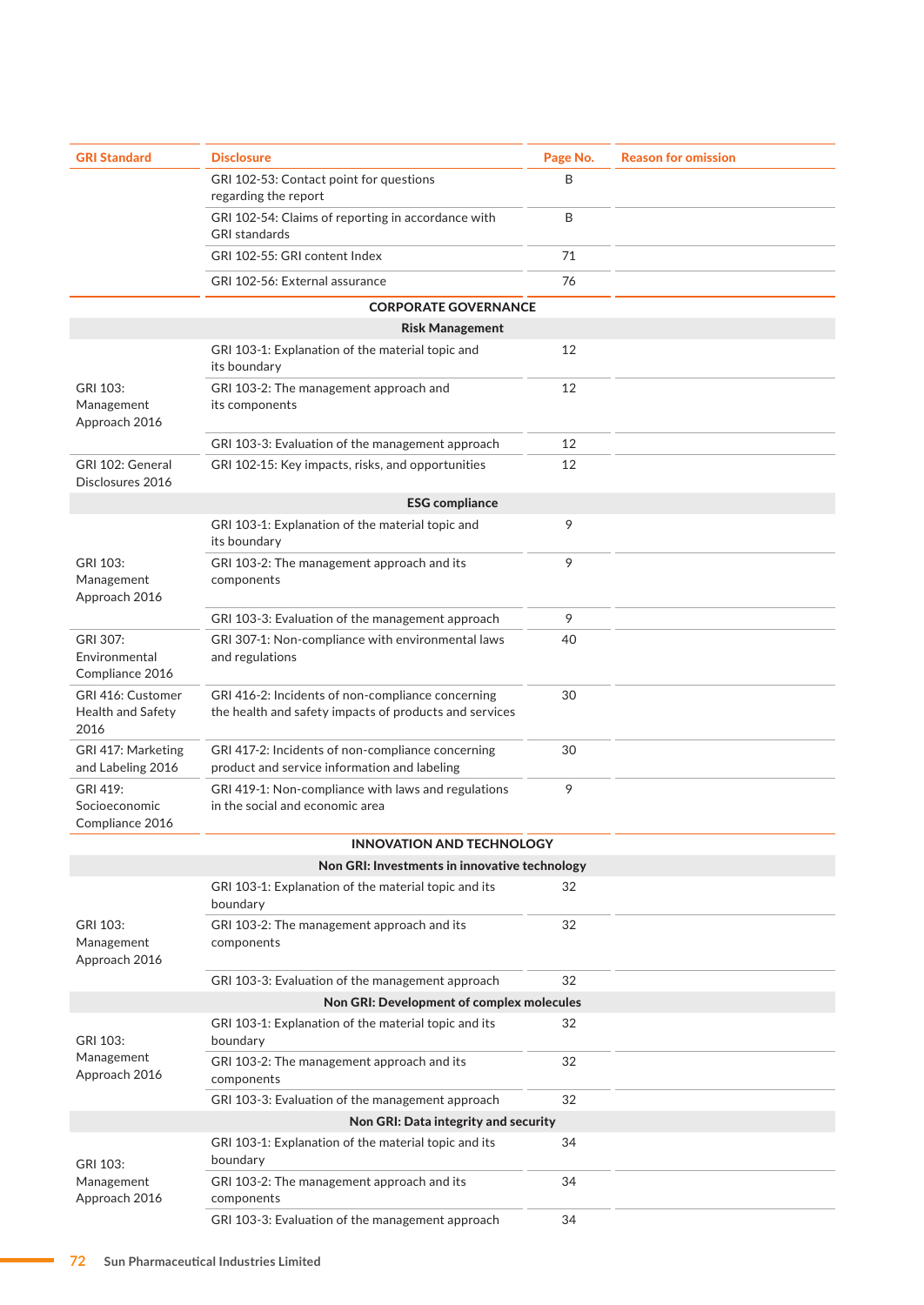| <b>GRI Standard</b>                            | <b>Disclosure</b>                                                                           | Page No.   | <b>Reason for omission</b> |
|------------------------------------------------|---------------------------------------------------------------------------------------------|------------|----------------------------|
| Non GRI: Technology and digitisation           |                                                                                             |            |                            |
|                                                | GRI 103-1: Explanation of the material topic and its<br>boundary                            | 34         |                            |
| GRI 103:<br>Management<br>Approach 2016        | GRI 103-2: The management approach and its<br>components                                    | 34         |                            |
|                                                | GRI 103-3: Evaluation of the management approach                                            | 34         |                            |
|                                                | <b>PRODUCT STEWARDSHIP</b>                                                                  |            |                            |
|                                                | <b>Non GRI: Product accessibility</b>                                                       |            |                            |
|                                                | GRI 103-1: Explanation of the material topic and its<br>boundary                            | 30         |                            |
| GRI 103:<br>Management<br>Approach 2016        | GRI 103-2: The management approach and its<br>components                                    | 30         |                            |
|                                                | GRI 103-3: Evaluation of the management approach                                            | 30         |                            |
|                                                | Non GRI: Responsible product pricing                                                        |            |                            |
|                                                | GRI 103-1: Explanation of the material topic and its<br>boundary                            | 30         |                            |
| GRI 103:<br>Management<br>Approach 2016        | GRI 103-2: The management approach and its<br>components                                    | 30         |                            |
|                                                | GRI 103-3: Evaluation of the management approach<br><b>Product responsibility</b>           | 30         |                            |
| GRI 103:                                       | GRI 103-1: Explanation of the material topic and its<br>boundary                            | 28, 30     |                            |
| Management<br>Approach 2016                    | GRI 103-2: The management approach and its<br>components                                    | 28, 30     |                            |
|                                                | GRI 103-3: Evaluation of the management approach                                            | 28, 30     |                            |
| GRI 416: Customer<br>Health and Safety<br>2016 | GRI 416-1: Assessment of the health and safety<br>impacts of product and service categories | 28         |                            |
| GRI 417: Marketing<br>and Labeling 2016        | GRI 417-1: Requirements for product and service<br>information and labeling                 | 31         |                            |
|                                                | <b>ENVIRONMENTAL MANAGEMENT</b>                                                             |            |                            |
|                                                | Waste management                                                                            |            |                            |
| GRI 103:<br>Management<br>Approach 2016        | GRI 103-1: Explanation of the material topic and its<br>boundary                            | 40, 41, 45 |                            |
|                                                | GRI 103-2: The management approach and its<br>components                                    | 40, 41     |                            |
|                                                | GRI 103-3: Evaluation of the management approach                                            | 41         |                            |
| GRI 306: Effluents<br>and Waste 2016           | GRI 306-2: Waste by type and disposal method                                                | 45         |                            |
|                                                | Water stewardship                                                                           |            |                            |
| GRI 103:<br>Management<br>Approach 2016        | GRI 103-1: Explanation of the material topic and its<br>boundary                            | 40, 41, 46 |                            |
|                                                | GRI 103-2: The management approach and its<br>components                                    | 40, 41, 47 |                            |
|                                                | GRI 103-3: Evaluation of the management approach                                            | 41         |                            |
| GRI 303: Water and<br>Effluents 2018           | GRI 303-1: Interactions with water as a shared resource                                     | 46         |                            |
|                                                | GRI 303-2: Management of water discharge-related<br>impacts                                 | 46         |                            |
|                                                | GRI 303-3: Water withdrawal                                                                 | 46         |                            |
|                                                | GRI 303-4: Water discharge                                                                  | 46         |                            |
|                                                | GRI 303-5: Water consumption                                                                | 47         |                            |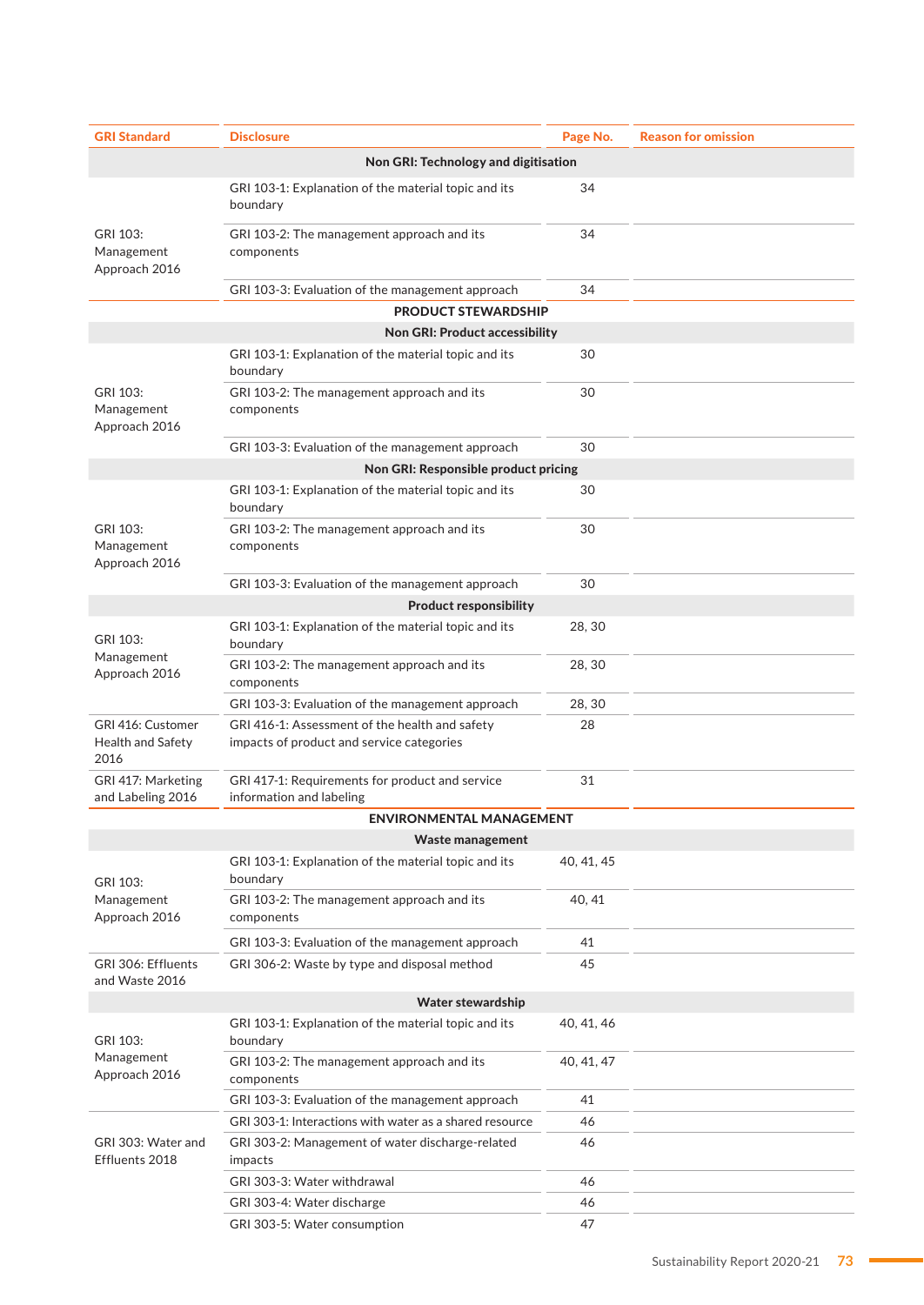| <b>GRI Standard</b>                                                     | <b>Disclosure</b>                                                                                                               | Page No.   | <b>Reason for omission</b> |
|-------------------------------------------------------------------------|---------------------------------------------------------------------------------------------------------------------------------|------------|----------------------------|
|                                                                         | <b>Energy management</b>                                                                                                        |            |                            |
| GRI 103:<br>Management<br>Approach 2016                                 | GRI 103-1: Explanation of the material topic and its<br>boundary                                                                | 40, 41, 42 |                            |
|                                                                         | GRI 103-2: The management approach and its<br>components                                                                        | 40, 41, 42 |                            |
|                                                                         | GRI 103-3: Evaluation of the management approach                                                                                | 40, 41     |                            |
|                                                                         | GRI 302-1: Energy consumption within the                                                                                        | 43         |                            |
| GRI 302: Energy<br>2016                                                 | organisation                                                                                                                    |            |                            |
|                                                                         | GRI 302-3: Energy intensity                                                                                                     | 43         |                            |
|                                                                         | GRI 302-4: Reduction of energy consumption                                                                                      | 44         |                            |
|                                                                         | <b>EMPLOYEE WELL-BEING</b>                                                                                                      |            |                            |
|                                                                         | Attracting and retaining talent                                                                                                 |            |                            |
| GRI 103:                                                                | GRI 103-1: Explanation of the material topic and its<br>boundary                                                                | 50, 52     |                            |
| Management<br>Approach 2016                                             | GRI 103-2: The management approach and its<br>components                                                                        | 50, 52     |                            |
|                                                                         | GRI 103-3: Evaluation of the management approach                                                                                | 50         |                            |
|                                                                         | GRI 401-1: New employee hires and employee<br>turnover                                                                          | 52, 54     |                            |
| GRI 401:<br>Employment 2016                                             | GRI 401-2: Benefits provided to full-time employees<br>that are not provided to temporary or part-time<br>employees             | 56         |                            |
|                                                                         | GRI 401-3: Parental leave                                                                                                       | 57         |                            |
| GRI 405: Diversity                                                      | GRI 405-1: Diversity of governance bodies and<br>employees                                                                      | 10,53      |                            |
| and equal<br>opportunity 2016                                           | GRI 405-2: Ratio of basic salary and remuneration of<br>women to men                                                            | 57         |                            |
|                                                                         | <b>Workforce welfare</b>                                                                                                        |            |                            |
| GRI 103:                                                                | GRI 103-1: Explanation of the material topic and its<br>boundary                                                                | 50         |                            |
| Management<br>Approach 2016                                             | GRI 103-2: The management approach and its<br>components                                                                        | 50         |                            |
|                                                                         | GRI 103-3: Evaluation of the management approach                                                                                | 50         |                            |
| GRI 404: Training<br>and Education 2016                                 | GRI 404-1: Average hours of training per year per<br>employee                                                                   | 55         |                            |
|                                                                         | GRI 404-2: Programmes for upgrading employee skills<br>and transition assistance programmes                                     | 54         |                            |
|                                                                         | GRI 404-3: Percentage of employees receiving regular<br>performance and career development reviews                              | 54         |                            |
| GRI 406: Non-<br>discrimination 2016                                    | GRI 406-1: Incidents of discrimination and corrective<br>actions taken                                                          | 9          |                            |
| GRI 407: Freedom<br>of association and<br>collective bargaining<br>2016 | GRI 407-1: Operations and suppliers in which the right<br>to freedom of association and collective bargaining<br>may be at risk | 57         |                            |
| GRI 408: Child labor<br>2016                                            | GRI 408-1: Operations and suppliers at significant risk<br>for incidents of child labor                                         | 57         |                            |
| GRI 409: Forced or<br>compulsory labor<br>2016                          | GRI 409-1: Operations and suppliers at significant risk<br>for incidents of forced or compulsory labor                          | 57         |                            |
| GRI 412: Human<br>rights assessment<br>2016                             | GRI 412-1: Operations that have been subject to<br>human rights reviews or impact assessments                                   | 57         |                            |
|                                                                         | GRI 412-2: Employee training on human rights policies<br>or procedures                                                          | 57         |                            |